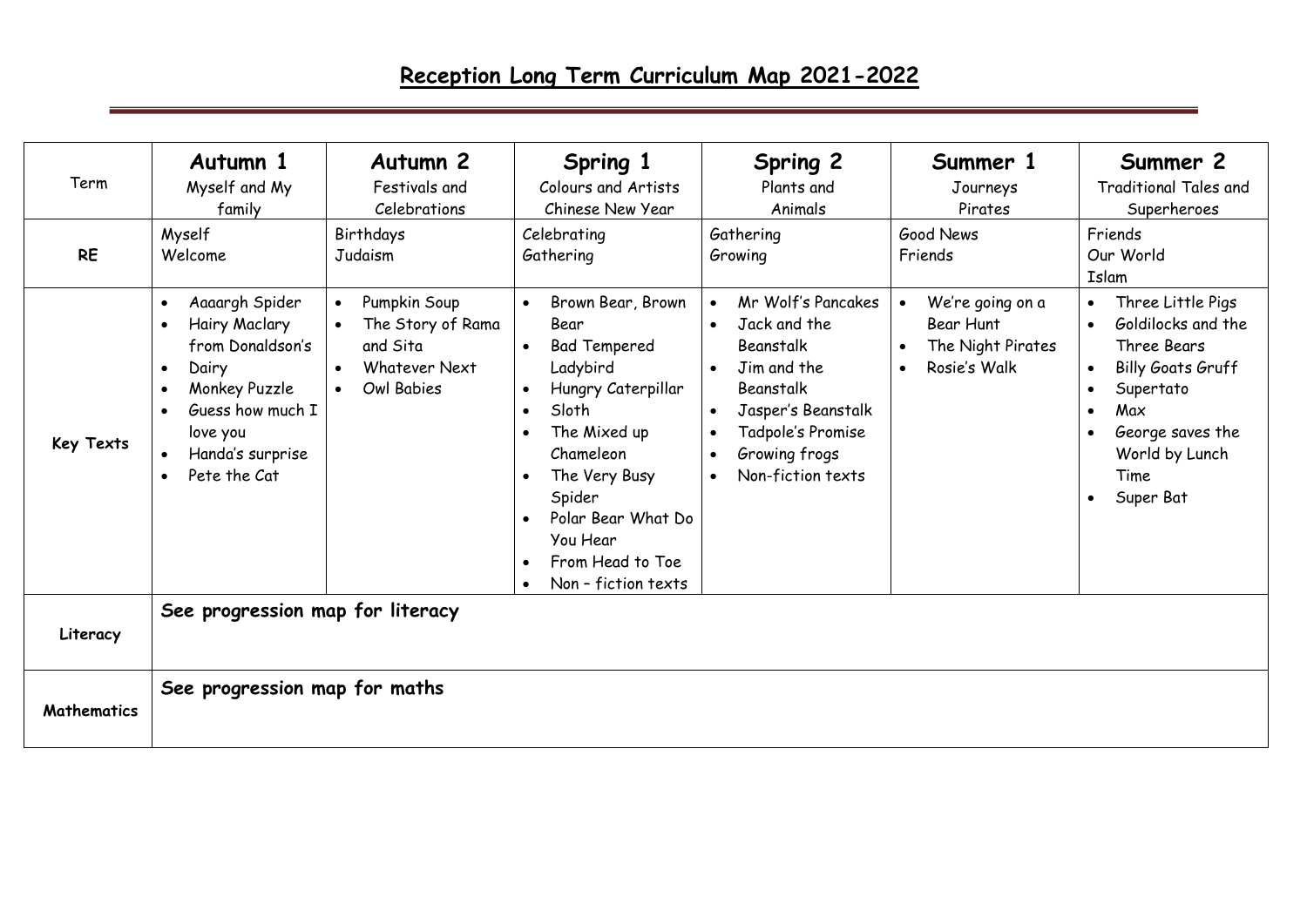| Personal,<br>Social and<br>Emotional<br>Development                                                                  | Demonstrate friendly<br>behaviour, initiate<br>conversations<br>forming good<br>relationships with<br>peers and familiar<br>adults.<br>Be more outgoing<br>towards unfamiliar<br>people and more<br>confident in new<br>social situations. | Accept the needs of<br>others by taking turns<br>and sharing resources<br>(sometimes with the<br>support of others).<br>Initiate conversations.<br>attend to and take<br>account of what others<br>say.<br>Be aware of the<br>boundaries set, and of<br>behavioural<br>expectations in the<br>setting | Begin to be confident<br>to speak to others<br>about own needs, wants,<br>interests and opinions.<br>Describe self in<br>positive terms and talk<br>about abilities.<br>Be able to negotiate<br>and solve problems<br>without aggression, e.g.<br>when someone has<br>taken their toy.<br>New Year's Goals<br>Being friends - Same<br>and different<br>Online safety<br>Safety in the real<br>world: kitchen, road | Talk about how they and<br>others show feelings<br>Talk about their own<br>and others' behaviour. | Be confident to try<br>new activities, and say<br>why they like some<br>activities more than<br>others. Play co-<br>operatively, taking<br>turns with others. | Take account of one<br>another's ideas about<br>how to organise their<br>activity.<br>Be confident to speak in<br>a familiar group, will<br>talk about their ideas. |
|----------------------------------------------------------------------------------------------------------------------|--------------------------------------------------------------------------------------------------------------------------------------------------------------------------------------------------------------------------------------------|-------------------------------------------------------------------------------------------------------------------------------------------------------------------------------------------------------------------------------------------------------------------------------------------------------|--------------------------------------------------------------------------------------------------------------------------------------------------------------------------------------------------------------------------------------------------------------------------------------------------------------------------------------------------------------------------------------------------------------------|---------------------------------------------------------------------------------------------------|---------------------------------------------------------------------------------------------------------------------------------------------------------------|---------------------------------------------------------------------------------------------------------------------------------------------------------------------|
| Understanding<br>the World<br>Past and<br>Present,<br>People, Culture<br>and<br>Communities,<br>The Natural<br>World | Multicultural week<br>Creating own rhymes<br>Autumn colours in<br>nature<br>Changes in weather                                                                                                                                             | Diwali<br>Christmas<br>Changes in weather                                                                                                                                                                                                                                                             | Chinese New Year<br>How paintings came<br>before photographs<br>Changes in weather                                                                                                                                                                                                                                                                                                                                 | Life cycles<br>Growing from a seed<br>Changes in weather                                          | Mapping - pirate travels<br>around the world<br>Changes in weather                                                                                            | Diversity of talents<br>Changes in weather                                                                                                                          |
| <b>Expressive</b><br>arts and<br>design<br>Creating with<br>Materials,                                               | Halloween art<br>Autumn art<br>Learning to sing new<br>songs                                                                                                                                                                               | Rangoli patterns<br>Diwali music<br>Christmas art<br>Acting Christmas story                                                                                                                                                                                                                           | Chinese lion dance<br>Chinese lanterns and<br>decorations<br>Chinese music                                                                                                                                                                                                                                                                                                                                         | Class assembly<br>Building homes for<br>animals                                                   | Building pirate ships<br>Pirate day<br>Singing pirate songs                                                                                                   | Building 3 pigs houses<br>Recreating traditional<br>tales<br>Acting out superhero<br>events                                                                         |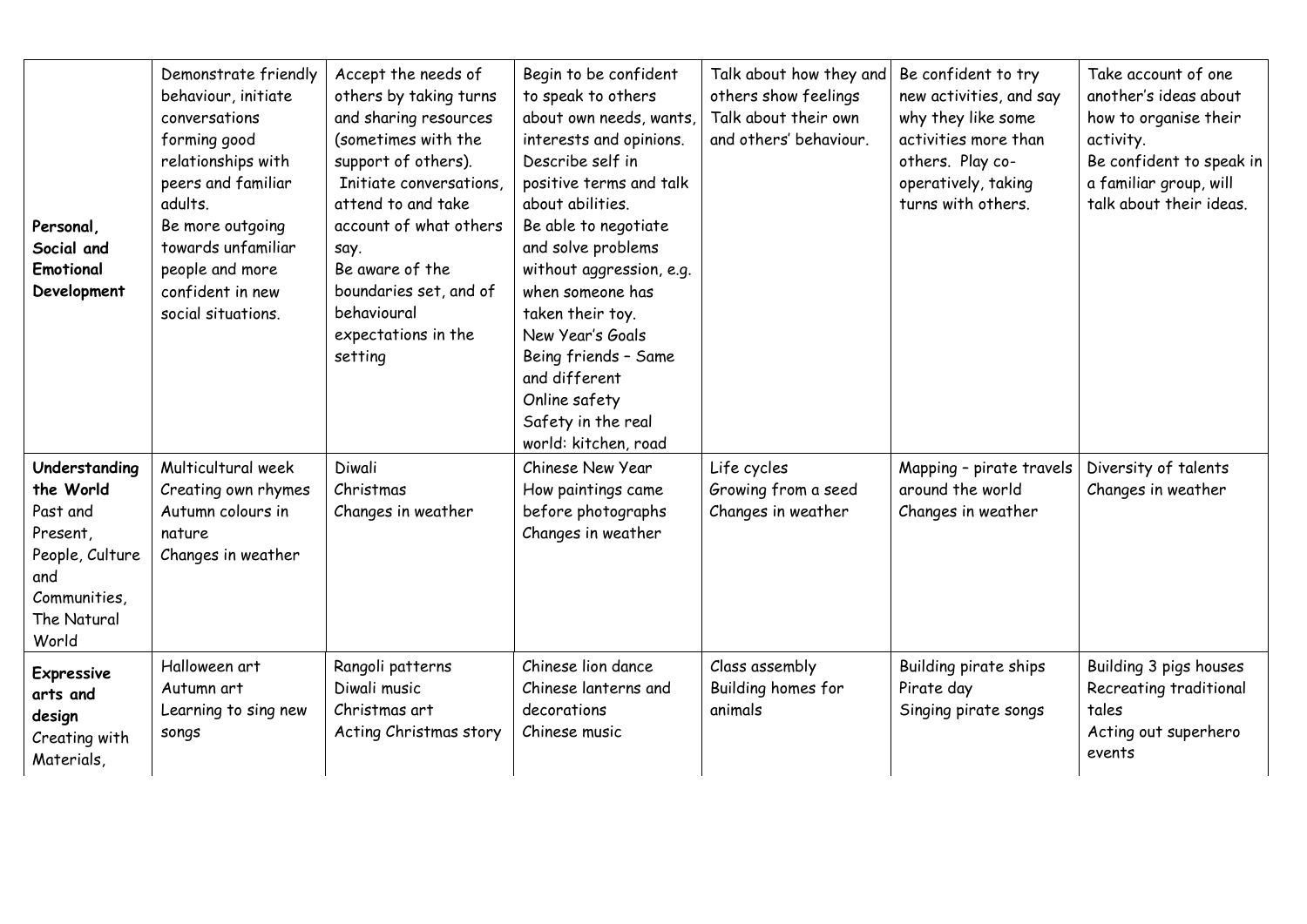| Being<br>Imaginative<br>and Expressive |                                                                                                                                                                                                                                                                                                                                                                                                                                                                                                                                                                                                                                                                                                                                                                                                                                                                                                                                                                                                                                                                                                                                                                                                                                                                                                                                                              | Singing Christmas songs<br>and carols<br>Christmas carol concert                                              | Creating representation<br>so famous works of art.<br>Creating own works of<br>art in the style of a<br>famous work of art<br>Orally creating own<br>version of Eric Carle<br>stories |                                                             |                                                                                                                                                    |                                                                                    |  |
|----------------------------------------|--------------------------------------------------------------------------------------------------------------------------------------------------------------------------------------------------------------------------------------------------------------------------------------------------------------------------------------------------------------------------------------------------------------------------------------------------------------------------------------------------------------------------------------------------------------------------------------------------------------------------------------------------------------------------------------------------------------------------------------------------------------------------------------------------------------------------------------------------------------------------------------------------------------------------------------------------------------------------------------------------------------------------------------------------------------------------------------------------------------------------------------------------------------------------------------------------------------------------------------------------------------------------------------------------------------------------------------------------------------|---------------------------------------------------------------------------------------------------------------|---------------------------------------------------------------------------------------------------------------------------------------------------------------------------------------|-------------------------------------------------------------|----------------------------------------------------------------------------------------------------------------------------------------------------|------------------------------------------------------------------------------------|--|
| Computing                              | Learn how to operate<br>simple classroom<br>equipment<br>Can complete a simple<br>program on the<br>computer.                                                                                                                                                                                                                                                                                                                                                                                                                                                                                                                                                                                                                                                                                                                                                                                                                                                                                                                                                                                                                                                                                                                                                                                                                                                | Learn how to operate<br>simple classroom<br>equipment<br>Can complete a simple<br>program on the<br>computer. | Recognise that a range<br>of technology is used in<br>places such as homes<br>and schools.<br>Book creator - create<br>own version of story                                           | Know that we can<br>retrieve information<br>from computers. | Select and use<br>technology for a<br>particular purpose.<br>Recording pictures and<br>sound using iPad<br>Record voice using red<br>disc recorder | Select and use<br>technology for a<br>particular purpose.<br>Use programmable toys |  |
| Online safety                          | Continuous:<br>I can talk about how I use the internet to find things out.<br>I can identify devices I could use to access information on the internet.<br>I can give simple examples of how to find information. (E.g. search engine, voice activated searching).<br>I can identify rules that help keep us safe and healthy in and beyond the home when using technology. I can give some simple examples.<br>I can identify some simple examples of my personal information (e.g. name, address, birthday, age, location). I can describe the people I can trust and<br>can share this with; I can explain why I can trust them.<br>I can recognise some ways in which the internet can be used to communicate.<br>I can give examples of how I (might) use technology to communicate with people I know.<br>I can describe ways that some people can be unkind online.<br>I can offer examples of how this can make others feel.<br>I can identify ways that I can put information on the internet.<br>I can recognise that I can say 'no' / 'please stop' / 'I'll tell' / 'I'll ask' to somebody who asks me to do something that makes me feel sad, embarrassed or<br>upset.<br>I can explain how this could be either in real life or online.<br>I know that work I create belongs to me.<br>I can name my work so that others know it belongs to me. |                                                                                                               |                                                                                                                                                                                       |                                                             |                                                                                                                                                    |                                                                                    |  |